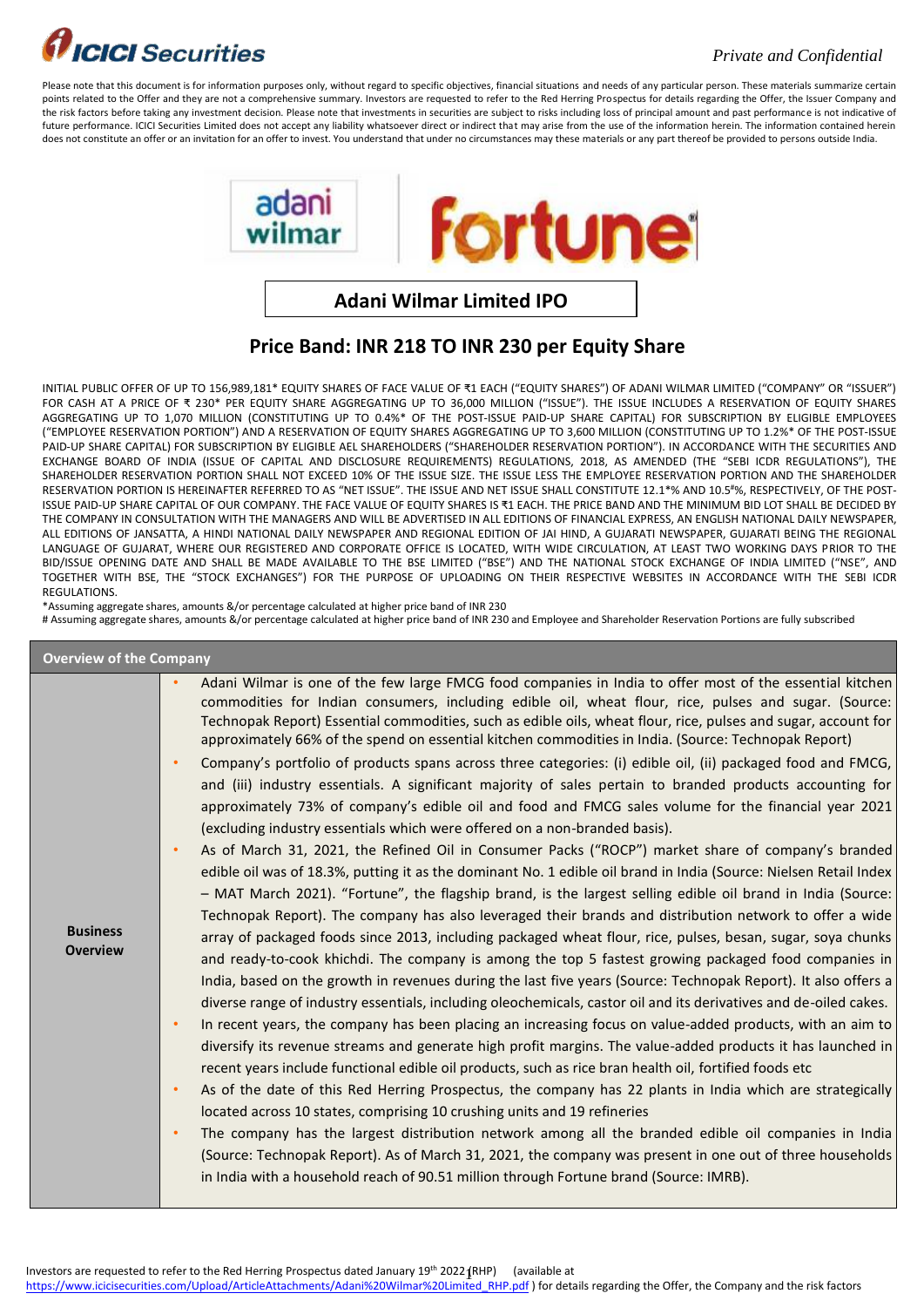## *AICICI* Securities

| <b>Key Managerial</b><br>Personnel              | The company has an experienced senior management team. Kuok Khoon Hong, the Non-Executive Chairman<br>of Company, is the co-founder of Wilmar International Limited and has over 40 years of experience in the<br>agribusiness industry.<br>Angshu Mallick, the Chief Executive Officer and Managing Director of our Company, has over 35 years of<br>$\bullet$<br>experience in marketing and sales in the food industry. Shrikant Kanhere, the Chief Financial Officer of our<br>Company has over 18 years of experience in the field of finance and accounts.                                                                                                                                                                                                                                                                                                                                                                                                                                                                                                                                                                                                                                                                                                                                                                                                                                                                                                                                                                                                                                                                                                                                                                                                                                                                                                                                                                                                                                                                                                                                                                                                                                                                                                                                                                                                                                                                                                                                                                                                                                                                                                                      |                       |             |             |             |               |
|-------------------------------------------------|---------------------------------------------------------------------------------------------------------------------------------------------------------------------------------------------------------------------------------------------------------------------------------------------------------------------------------------------------------------------------------------------------------------------------------------------------------------------------------------------------------------------------------------------------------------------------------------------------------------------------------------------------------------------------------------------------------------------------------------------------------------------------------------------------------------------------------------------------------------------------------------------------------------------------------------------------------------------------------------------------------------------------------------------------------------------------------------------------------------------------------------------------------------------------------------------------------------------------------------------------------------------------------------------------------------------------------------------------------------------------------------------------------------------------------------------------------------------------------------------------------------------------------------------------------------------------------------------------------------------------------------------------------------------------------------------------------------------------------------------------------------------------------------------------------------------------------------------------------------------------------------------------------------------------------------------------------------------------------------------------------------------------------------------------------------------------------------------------------------------------------------------------------------------------------------------------------------------------------------------------------------------------------------------------------------------------------------------------------------------------------------------------------------------------------------------------------------------------------------------------------------------------------------------------------------------------------------------------------------------------------------------------------------------------------------|-----------------------|-------------|-------------|-------------|---------------|
| Competitive<br><b>Strengths</b>                 | Differentiated and diversified product portfolio with market leading brands to capture large share of<br>$\bullet$<br>kitchen spends across India: Comprehensive B2C packaged consumer products portfolio catering to most<br>daily essentials of an Indian kitchen, Broad customer reach and Strong brand recall across a diverse range of<br>price points<br>Leading consumer product company in India with leadership in branded edible oil and packaged food<br>$\bullet$<br>business: "Fortune", their well-known flagship brand, is the largest selling edible oil brand in India. They are<br>also among the top 5 fastest growing packaged food companies in India, based on the growth in revenues<br>during the last five years (Source: Technopak Report)<br>Market leading position in industry essentials: Company was among the five largest basic oleochemical<br>$\bullet$<br>manufacturers in India in terms of revenue as of March 31. 2020, and the largest manufacturer of stearic acid<br>and glycerine in India with a market share of 32% and 23%, respectively (Source: Technopak Report).<br>Strong raw material sourcing capabilities: Company's market leadership has facilitated them to source raw<br>$\bullet$<br>materials from top global suppliers from the international market<br>Integrated business model with well-established operational infrastructure and strong manufacturing<br>$\bullet$<br>capabilities: Backward and forward integration, Integration of manufacturing capacities of edible oils and<br>packaged foods at the same locations<br>Extensive Pan-India distribution network: As of September 30, 2021, the company had 5,590 distributors in<br>$\bullet$<br>India located in 28 states, and eight union territories, catering to over 1.6 million retail outlets (Source:<br>Technopak Report). These retail outlets represent approximately 35% of the retail outlets in India (Source:<br>Technopak Report).<br>Focus on environmental and social sustainability: Sourcing sustainable palm oil, promoting green energy,<br>$\bullet$<br>conserving water, using recyclable packaging and Community upliftment<br>Strong parentage with professional management and experienced board: Adani Wilmar is a joint venture<br>$\bullet$<br>between the Adani Group, which is a multinational diversified business group with significant interests across<br>transport and logistics, and energy and utility sectors, and the Wilmar Group, one of Asia's leading<br>agribusiness groups which was ranked seventh largest listed companies by market capitalization on the<br>Singapore Exchange as of September 30, 2021. |                       |             |             |             |               |
| <b>Business &amp;</b><br><b>Growth Strategy</b> | Become the leading packaged food and FMCG company in India<br>$\bullet$<br>Further expand our distribution network with an omni-channel approach<br>$\bullet$<br>Focus on increasing brand awareness<br>$\bullet$<br>Continue to launch new products and enhance customer base<br>$\bullet$<br>Pursue strategic acquisitions to expand geographic presence and include additional products in portfolio<br>$\bullet$<br>Focus on multiple drivers for margin expansion such as market share consolidation, integrating<br>$\bullet$<br>manufacturing facilities, optimizing overheads, leveraging scale to improve sourcing and ramp-up sales                                                                                                                                                                                                                                                                                                                                                                                                                                                                                                                                                                                                                                                                                                                                                                                                                                                                                                                                                                                                                                                                                                                                                                                                                                                                                                                                                                                                                                                                                                                                                                                                                                                                                                                                                                                                                                                                                                                                                                                                                                         |                       |             |             |             |               |
|                                                 | <b>Particulars</b>                                                                                                                                                                                                                                                                                                                                                                                                                                                                                                                                                                                                                                                                                                                                                                                                                                                                                                                                                                                                                                                                                                                                                                                                                                                                                                                                                                                                                                                                                                                                                                                                                                                                                                                                                                                                                                                                                                                                                                                                                                                                                                                                                                                                                                                                                                                                                                                                                                                                                                                                                                                                                                                                    | <b>Metric</b>         | <b>FY19</b> | <b>FY20</b> | <b>FY21</b> | <b>H1FY22</b> |
| <b>KPIs and</b><br><b>Financials</b>            | Total income                                                                                                                                                                                                                                                                                                                                                                                                                                                                                                                                                                                                                                                                                                                                                                                                                                                                                                                                                                                                                                                                                                                                                                                                                                                                                                                                                                                                                                                                                                                                                                                                                                                                                                                                                                                                                                                                                                                                                                                                                                                                                                                                                                                                                                                                                                                                                                                                                                                                                                                                                                                                                                                                          | <b>INR</b><br>Million | 2,89,196.81 | 2,97,669.86 | 3,71,956.58 | 2,49,572.86   |
|                                                 | <b>EBITDA</b>                                                                                                                                                                                                                                                                                                                                                                                                                                                                                                                                                                                                                                                                                                                                                                                                                                                                                                                                                                                                                                                                                                                                                                                                                                                                                                                                                                                                                                                                                                                                                                                                                                                                                                                                                                                                                                                                                                                                                                                                                                                                                                                                                                                                                                                                                                                                                                                                                                                                                                                                                                                                                                                                         | <b>INR</b><br>Million | 12,534.57   | 14,194.75   | 14,305.59   | 8,896.58      |
|                                                 | <b>EBITDA</b> margin                                                                                                                                                                                                                                                                                                                                                                                                                                                                                                                                                                                                                                                                                                                                                                                                                                                                                                                                                                                                                                                                                                                                                                                                                                                                                                                                                                                                                                                                                                                                                                                                                                                                                                                                                                                                                                                                                                                                                                                                                                                                                                                                                                                                                                                                                                                                                                                                                                                                                                                                                                                                                                                                  | %                     | 4.33        | 4.77        | 3.85        | 3.56          |
|                                                 | Profit after tax (including share of profit<br>in joint ventures)                                                                                                                                                                                                                                                                                                                                                                                                                                                                                                                                                                                                                                                                                                                                                                                                                                                                                                                                                                                                                                                                                                                                                                                                                                                                                                                                                                                                                                                                                                                                                                                                                                                                                                                                                                                                                                                                                                                                                                                                                                                                                                                                                                                                                                                                                                                                                                                                                                                                                                                                                                                                                     | <b>INR</b><br>Million | 3,755.21    | 4,608.72    | 7,276.49    | 3,571.33      |
|                                                 | Profit after tax margin                                                                                                                                                                                                                                                                                                                                                                                                                                                                                                                                                                                                                                                                                                                                                                                                                                                                                                                                                                                                                                                                                                                                                                                                                                                                                                                                                                                                                                                                                                                                                                                                                                                                                                                                                                                                                                                                                                                                                                                                                                                                                                                                                                                                                                                                                                                                                                                                                                                                                                                                                                                                                                                               | %                     | 1.30        | 1.55        | 1.96        | 1.43          |
|                                                 | Return on capital employed (calculated as<br>profit before interest and tax divided by<br>capital employed)*                                                                                                                                                                                                                                                                                                                                                                                                                                                                                                                                                                                                                                                                                                                                                                                                                                                                                                                                                                                                                                                                                                                                                                                                                                                                                                                                                                                                                                                                                                                                                                                                                                                                                                                                                                                                                                                                                                                                                                                                                                                                                                                                                                                                                                                                                                                                                                                                                                                                                                                                                                          | $\%$                  | 12.75       | 12.76       | 11.06       | $5.79^{(1)}$  |
|                                                 | Fixed asset turnover Ratio (calculated as<br>total income divided by net fixed assets)                                                                                                                                                                                                                                                                                                                                                                                                                                                                                                                                                                                                                                                                                                                                                                                                                                                                                                                                                                                                                                                                                                                                                                                                                                                                                                                                                                                                                                                                                                                                                                                                                                                                                                                                                                                                                                                                                                                                                                                                                                                                                                                                                                                                                                                                                                                                                                                                                                                                                                                                                                                                | times                 | 8.57        | 7.77        | 9.31        | $5.53^{(1)}$  |
|                                                 | Debt to Equity Ratio (calculated as long-                                                                                                                                                                                                                                                                                                                                                                                                                                                                                                                                                                                                                                                                                                                                                                                                                                                                                                                                                                                                                                                                                                                                                                                                                                                                                                                                                                                                                                                                                                                                                                                                                                                                                                                                                                                                                                                                                                                                                                                                                                                                                                                                                                                                                                                                                                                                                                                                                                                                                                                                                                                                                                             |                       |             |             |             |               |
|                                                 | term borrowings divided by total equity)<br>*Capital employed includes acceptances                                                                                                                                                                                                                                                                                                                                                                                                                                                                                                                                                                                                                                                                                                                                                                                                                                                                                                                                                                                                                                                                                                                                                                                                                                                                                                                                                                                                                                                                                                                                                                                                                                                                                                                                                                                                                                                                                                                                                                                                                                                                                                                                                                                                                                                                                                                                                                                                                                                                                                                                                                                                    | times                 | 0.5         | 0.5         | 0.39        | 0.34          |

Investors are requested to refer to the Red Herring Prospectus dated January 19<sup>th</sup> 2022 (RHP) (available at

[https://www.icicisecurities.com/Upload/ArticleAttachments/Adani%20Wilmar%20Limited\\_RHP.pdf](https://www.icicisecurities.com/Upload/ArticleAttachments/Adani%20Wilmar%20Limited_RHP.pdf) ) for details regarding the Offer, the Company and the risk factors